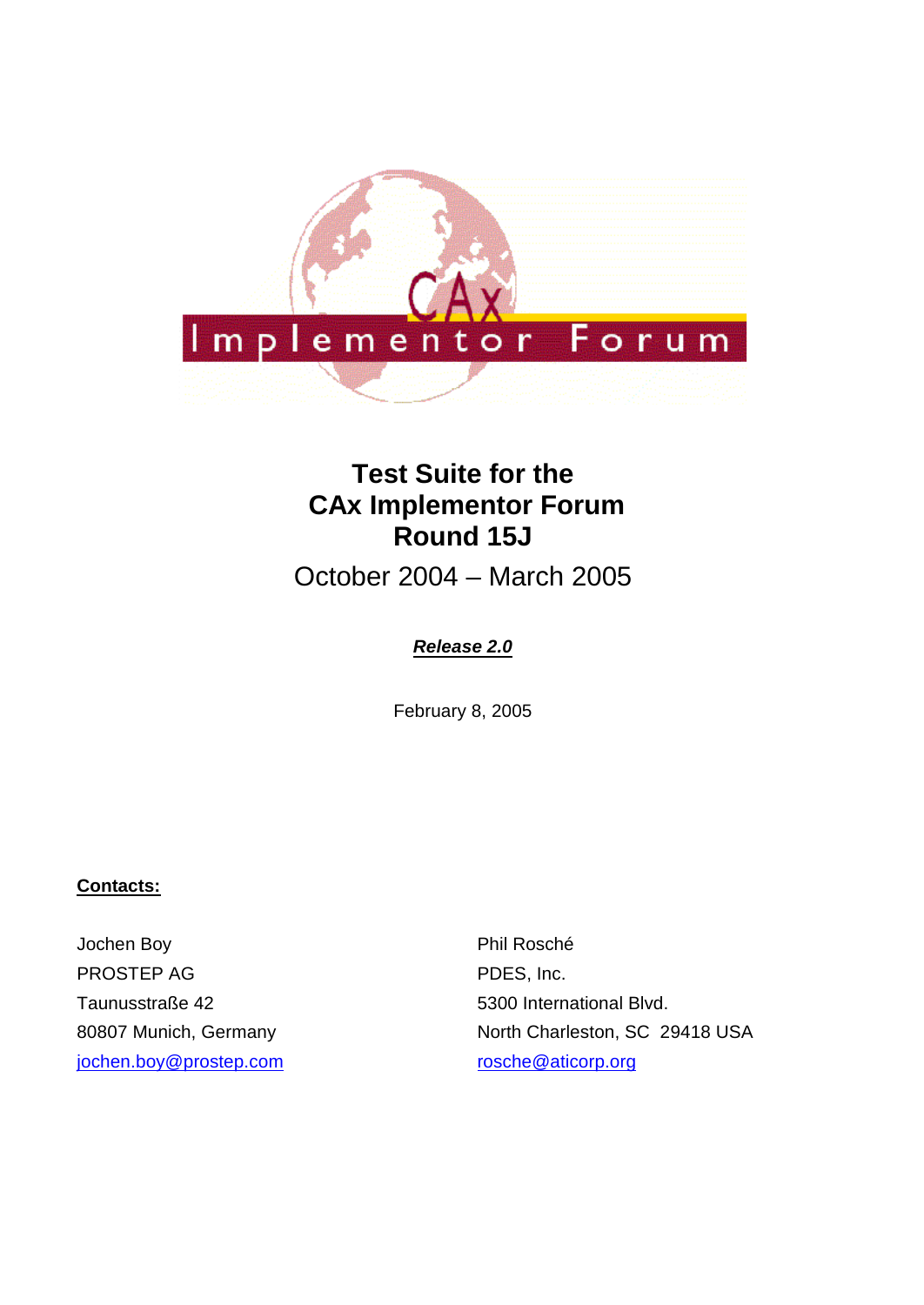| CAx Implementor Forum |
|-----------------------|
|-----------------------|

# **Contents:**

| 1.0                                                                   |  |
|-----------------------------------------------------------------------|--|
| 1.1                                                                   |  |
|                                                                       |  |
| 1.2                                                                   |  |
| 1.3                                                                   |  |
| 1.4                                                                   |  |
| 2.0                                                                   |  |
| 2.1                                                                   |  |
| 2.1.1                                                                 |  |
| 2.1.2                                                                 |  |
| 2.1.3                                                                 |  |
| 2.1.3.1                                                               |  |
| 2.1.3.2                                                               |  |
|                                                                       |  |
| 2.2.1                                                                 |  |
| 2.2.2                                                                 |  |
| 2.2.3                                                                 |  |
| 2.2.3.1                                                               |  |
|                                                                       |  |
| 2.3.1                                                                 |  |
| 2.3.2                                                                 |  |
| 2.3.3                                                                 |  |
| 2.3.3.1                                                               |  |
| 2.4                                                                   |  |
|                                                                       |  |
| 2.4.2                                                                 |  |
| 2.4.3                                                                 |  |
| 2.4.3.1                                                               |  |
| File structure for Nested External References with AS1  14<br>2.4.3.2 |  |
|                                                                       |  |
|                                                                       |  |
|                                                                       |  |
|                                                                       |  |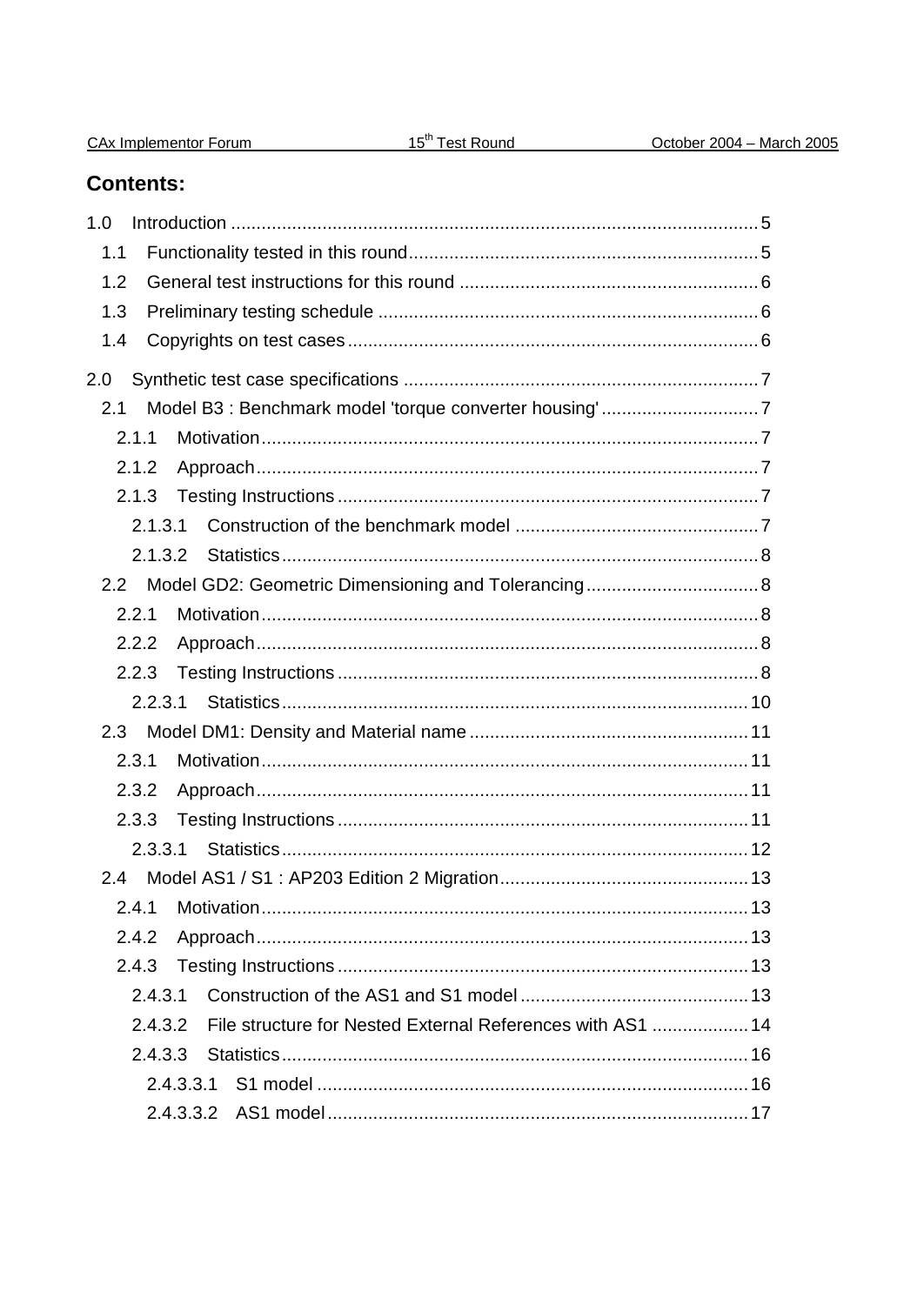|       |  | <u>CAx Implementor Forum 15<sup>th</sup> Test Round</u> CAx Implementor Forum 2005 |
|-------|--|------------------------------------------------------------------------------------|
|       |  |                                                                                    |
|       |  |                                                                                    |
| 2.6   |  |                                                                                    |
| 2.6.1 |  |                                                                                    |
|       |  |                                                                                    |
| 3.0   |  |                                                                                    |
| .3.1  |  |                                                                                    |
|       |  |                                                                                    |
|       |  |                                                                                    |
|       |  |                                                                                    |
|       |  |                                                                                    |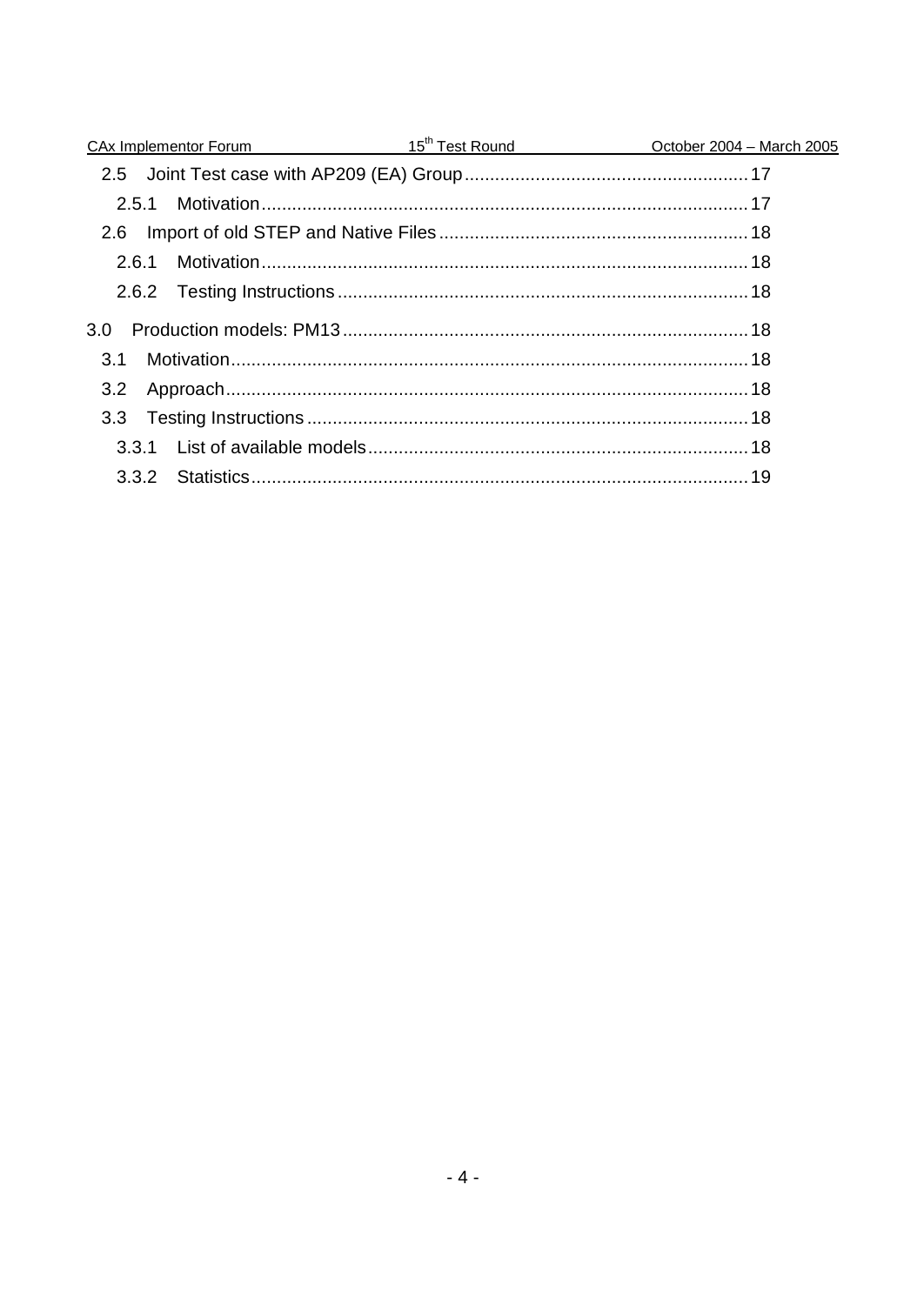# **1.0 Introduction**

This document describes the suite of test cases to be used for the fifteenth round of testing of the CAx Implementor Forum (CAx-IF). The CAx-IF is a joint testing forum organized by PDES, Inc. and the ProSTEP-iViP association. The test rounds of the CAx-IF concentrate primarily on testing the interoperability and conformance of STEP processors based on AP 203 and AP 214.

The test rounds in general combine testing of synthetic and production models. Production models will in most cases be provided by the member companies of the organizations PDES, Inc. and ProSTEP-iViP. When production models are not available from the member companies, "production-like" models will be solicited from the various CAx-IF participants.

This test suite includes synthetic models for testing the following capabilities: geometric and dimensional tolerances (GD&T), AP203 edition 2 migration, density and material names, AP210 and AP209 interoperability, and PDM-TDM/CAD integration.

Production models are provided for assemblies and piece parts. The basis for the production test cases is native CAD models. Each test case therefore originates from a single CAD system, and the set of test cases to be pre-processed (converted to STEP files) is unique for each CAD system. After pre-processing, the resulting STEP files are then to be imported/post-processed/read in by the rest of the participants.

### **1.1 Functionality tested in this round**

Functionality tested in this round relates to: solid geometry exchange, geometric dimensioning and tolerancing, AP203 edition 2 migration, density and material properties, AP210 and AP209 interoperability, and PDM-TDM/CAD integration.

Solid geometry exchange aims for validation and improvement of the results of the  $8<sup>th</sup>$ ProSTEP processor benchmark, using the same single piece part. The part should be exported in AP214-IS format in order to keep track of processor migration and interoperability with AP214-DIS.

Since a second edition of AP203 is now available, which shows significant differences in the data model compared to the first edition, extensive testing is needed to validate STEP data exchange with this new protocol.

The goal for GD&T is the ability to exchange tolerances for dimensions and geometry to drive downstream applications such as coordinate measuring and manufacturing.

The density and material names test case is designed to transfer these basic attributes using the 'general property' approach for informational uses between CAD systems.

For AP210 interoperability, the goal is to import an AP210 file in order to extract the included geometry, e.g. for collision testing when putting a circuit board into its casing.

Post-processing AP209 files also mainly aims for extracting the contained geometry. The test provides the opportunity to work on the issues identified during the past tests and review meetings.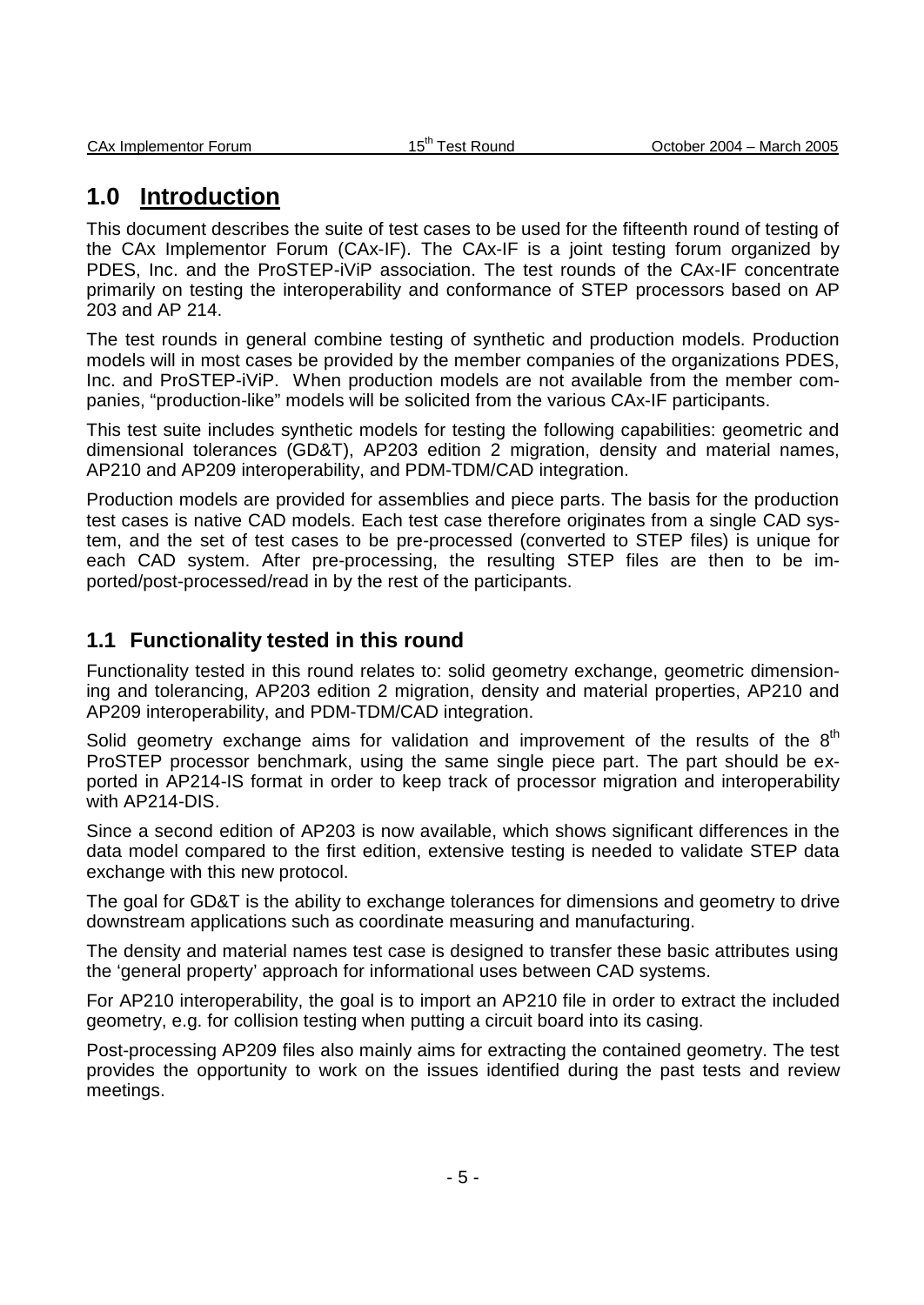|  | CAx Implementor Forum | . – in –<br><b>Test Round</b> | October 2004 – March 2005 |
|--|-----------------------|-------------------------------|---------------------------|
|--|-----------------------|-------------------------------|---------------------------|

PDM-TDM/CAD integration uses external references, which are a mechanism for specifying external "documents" that are associated with objects defined within a STEP file. The external documents may be digital documents such as CAD native models, STEP files, MS-Word documents, or NC programs, OR non-digital documents such as technical drawings on paper, or hand-written documents. With respect to the CAx-IF, external references will be used to split a single STEP file into one file containing the part identification and assembly structure and several STEP files containing the component geometry.

In Round 15J of testing, CAx vendors will be testing this functionality within the AP203e2 migration efforts and therefore pre- and post-process STEP files. In addition to the scenario where the complete assembly structure is included in one STEP file, an extension of the external references will be tested, where the assembly structure can be split into several STEP files itself.

In addition to synthetic models for the above capabilities, production models are included in this round of testing.

## **1.2 General test instructions for this round**

The general procedures for communication of models and statistics are outlined in a separate document 'General Testing Instructions'. The general instructions can be retrieved from CAx Implementor Forum web sites. The latest version is v1.4, dated December 2004.

| <b>Date</b>                  | <b>Action</b>                                                     |
|------------------------------|-------------------------------------------------------------------|
| December 8, 2004             | Test Suite available /                                            |
| (Wed)                        | 1 <sup>st</sup> CAx Implementor Forum conference call             |
| <b>ASAP</b>                  | <b>Production Models released</b>                                 |
| <b>January 7, 2005 (Fri)</b> | Initial STEP files and native statistics due                      |
| January 28 (Fri)             | <b>STEP files and native statistics frozen</b>                    |
| February 15 (Tue)            | Target statistics due / 2 <sup>nd</sup> conference call           |
| February 28 (Mon)            | <b>Target statistics frozen</b>                                   |
| March $8$ (Tue)              | Pre-release of final statistics / 3 <sup>rd</sup> conference call |
| March 15 (Tue)               | <b>Review meeting for test round</b>                              |
| March 16 - 17                | <b>CAx Implementor Forum meeting,</b>                             |
| $(Wed - Thu)$                | <b>Asheville, NC</b>                                              |

### **1.3 Preliminary testing schedule**

# **1.4 Copyrights on test cases**

Not all of the production test cases which were provided by the PDES, Inc. and ProSTEP-iViP member companies are fully released for any purpose. The least common denominator is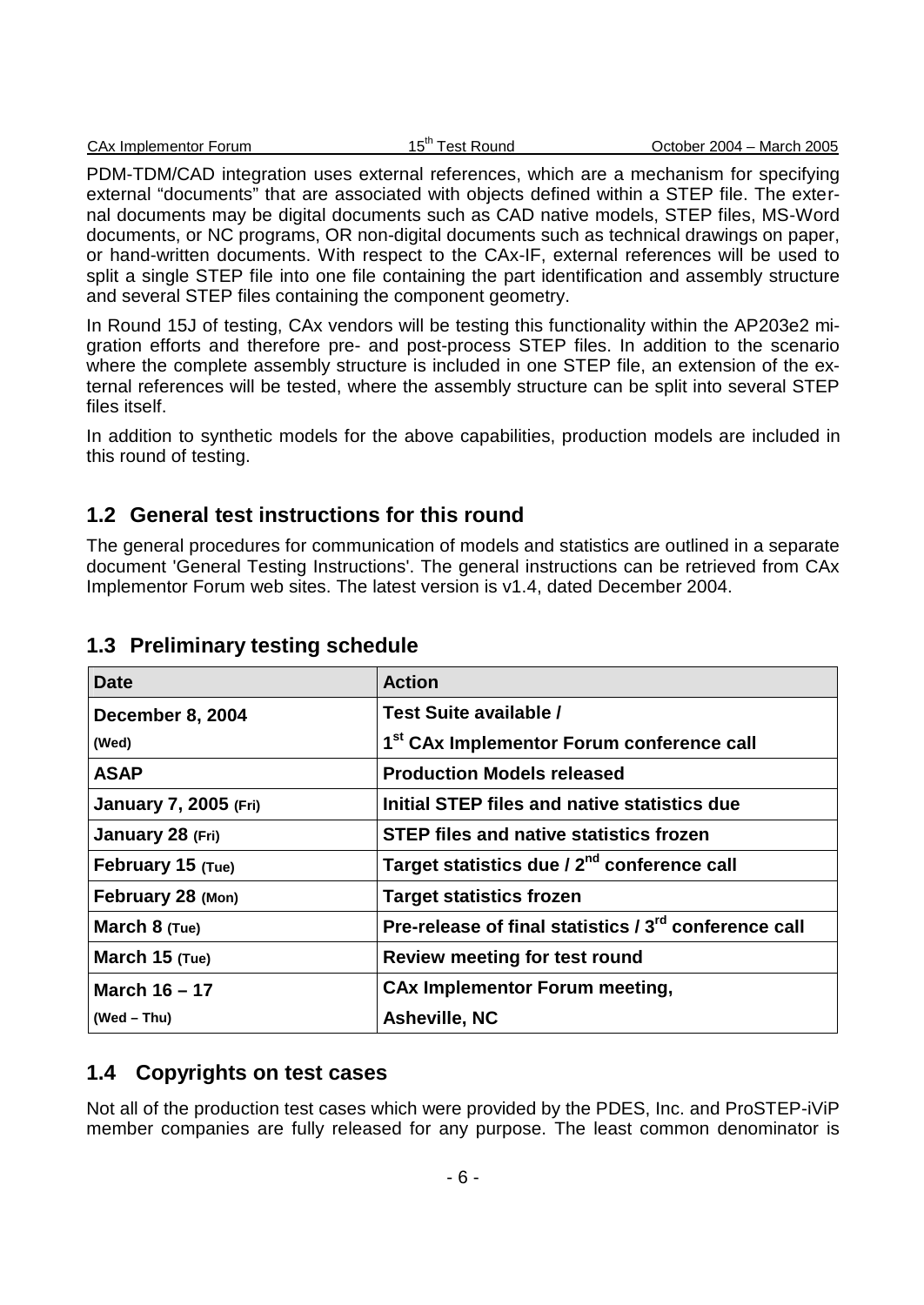CAx Implementor Forum 15<sup>th</sup> Test Round CAx Implementor Forum 15<sup>th</sup> Test Round Cotober 2004 – March 2005

that the test cases can be freely distributed among the ProSTEP-iViP / PDES, Inc. Round Table participants and can be used for any purposes that are related to CAx-IF testing (i.e. testing, documentation of testing efforts), as long as a reference to the originating company is made.

The test cases must not be used for any purposes other than the CAx-IF testing or outside of PDES, Inc. and ProSTEP-iViP.

# **2.0 Synthetic test case specifications**

# **2.1 Model B3 : Benchmark model 'torque converter housing'**

#### **2.1.1 Motivation**

As a result of the presentation of the results from the ProSTEP Processor Benchmarks, it has been agreed to re-test the latest test model used there in the CAx-IF with the latest processor versions. This is the last round of testing the model from the  $8<sup>th</sup>$  Benchmark.

**Note:** Those vendors who like to re-test the 'classic' validation properties functionality as tested in the previous rounds may do this informally (i.e. no statistics reported) with this model.

### **2.1.2 Approach**

No new capability involved.

### **2.1.3 Testing Instructions**

All vendors testing this model are encouraged to export the file in **AP214-IS** format. AP214- DIS should only be used if the IS version is not yet supported.

### **2.1.3.1 Construction of the benchmark model**



*Figure 1: Shape of the B3 model (torque converter housing)*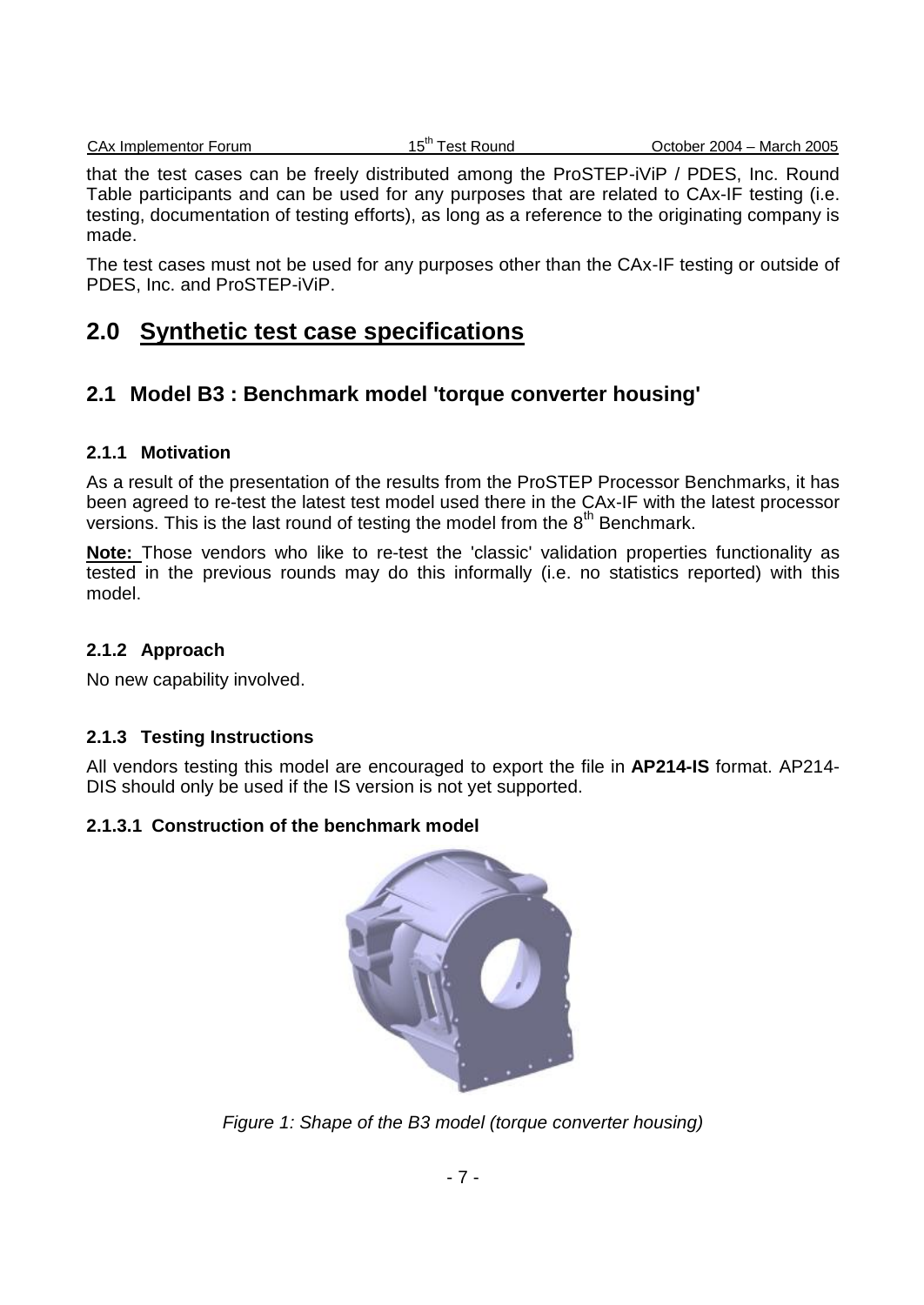| CAx Implementor Forum |  |
|-----------------------|--|
|                       |  |

Those vendors who participated in the ProSTEP benchmark should re-use the torque converter housing model which has been constructed for that purpose. The modeling instructions may be found in the secure area of the CAx-IF web sites, http://www.cax-if.org/secure/ and http://www.cax-if.de/secure/, under 'Information on Round12J of Testing'.

#### **2.1.3.2 Statistics**

With each STEP file submitted for the b3 model, vendors must include a text file with the statistics in comma-delimited form (.CSV):

| model      | b3                                                                |
|------------|-------------------------------------------------------------------|
| system_n   | Native system code                                                |
| system_t   | Target system code (for native statistics use 'stp' for system_t) |
| lunit      | <b>Units</b>                                                      |
| volume     | Total volume of all solids                                        |
| larea      | Total surface area                                                |
| cx, cy, cz | Centroid of all solids                                            |
| date       | Date submitted                                                    |
| lissues    | Short description of issues                                       |
|            |                                                                   |

### **2.2 Model GD2: Geometric Dimensioning and Tolerancing**

#### **2.2.1 Motivation**

Geometric and Dimensioning Tolerances are required for a number of business use case in the context of STEP data exchange. Among others, they are a prerequisite for long-term data archiving the way the aircraft industry plans to use it. In addition, the GD&T data can be used to drive downstream applications such as coordinate measuring and manufacturing

#### **2.2.2 Approach**

The functionality tested with this model is based on the harmonized approach for GD&T, described in detail in the updated GD&T Usage Guide (Version 2), which is available from the CAx-IF homepages under "Joint Testing Information".

#### **2.2.3 Testing Instructions**

- 1. Use inches for units.
- 2. Create a rectangular block at the origin with dimensions  $x = 4$ ,  $y = 2$ ,  $z = 1$ .
- 3. Remove two 1 inch diameter through holes parallel to the Z axis centered in the block. The centerlines of the holes are at (1, 1, 0) and (3,1,0)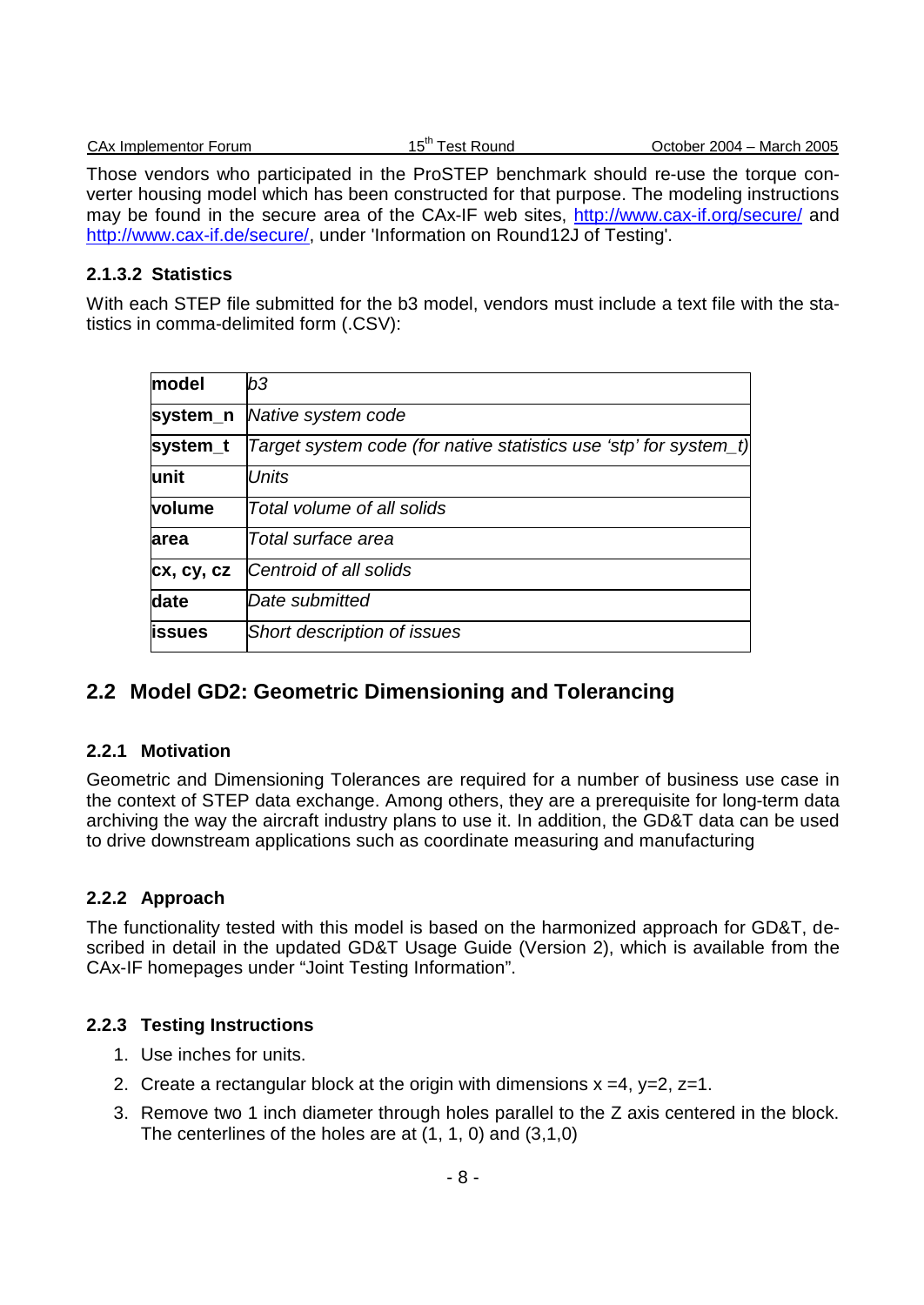- 4. Assign Datum plane A to the top face, i.e. the XY plane where Z=1.
- 5. Assign Datum plane B to the side face, i.e., the XZ plane where Y=2.
- 6. Assign Datum C to the end face, i.e., the YZ plane where X=3.
- 7. Assign a position tolerance to the pattern of holes diameter of .01 referencing Datum C and B in that order of precedence. See below.



*Figure 2: Shape of the GD2 model*

8. Assign a perpendicularity tolerance of .01 on the top face (the same face as Datum A) referencing Datum B and Datum C in that order of precedence.

This should create a part with a solid model, one dimensional tolerance, one position tolerance, one perpendicularity tolerance and three datums as shown below.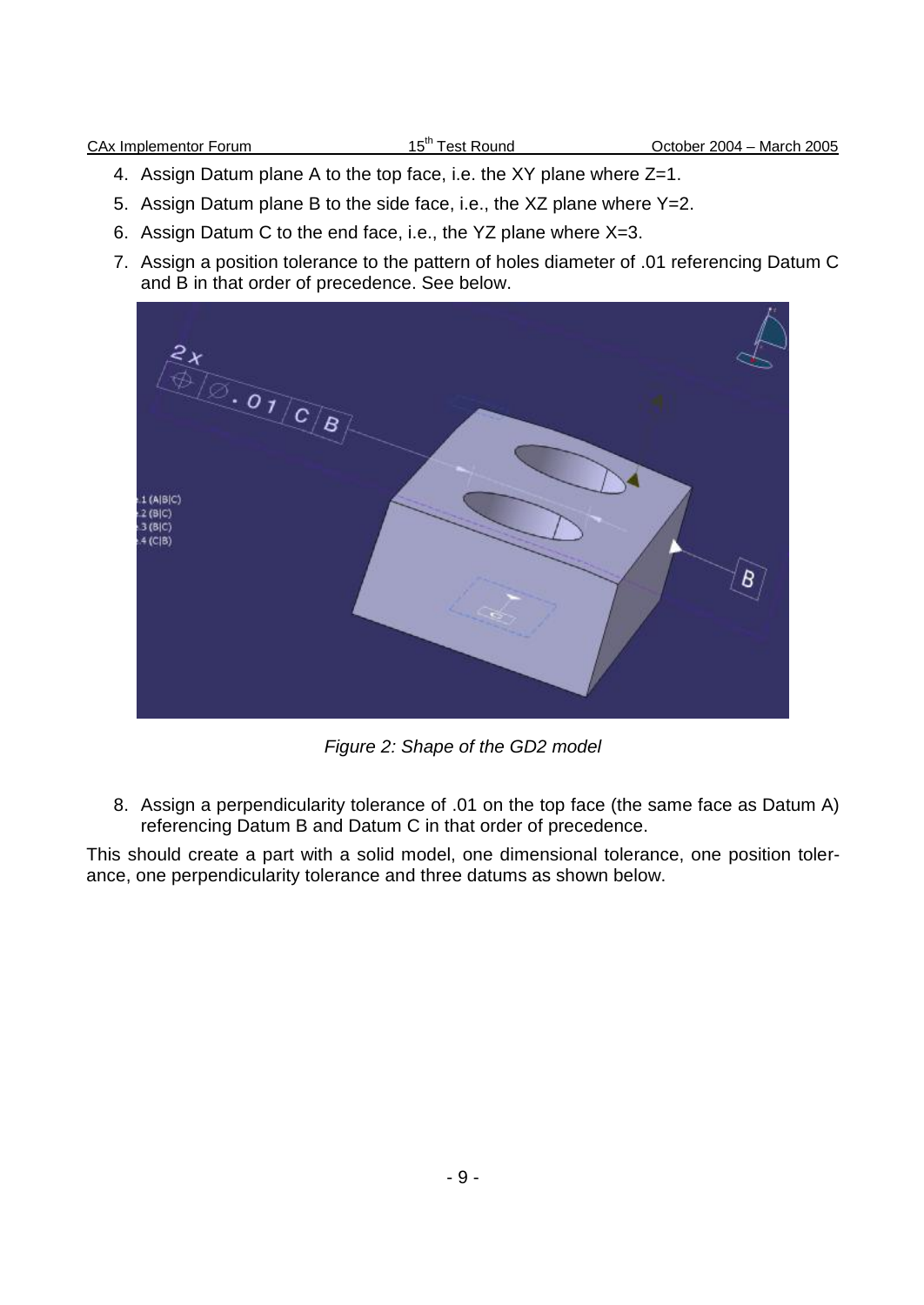

*Figure 3: The GD2 model shown with the feature tree*

### **2.2.3.1 Statistics**

With each STEP file processed for the GD&T model, vendors must include a text file with the statistics in comma-delimited form (.CSV):

| model         | gd2                                 |
|---------------|-------------------------------------|
| unit          | <b>Units</b>                        |
| volume        | Total volume of all solids          |
| area          | Total surface area of all solids    |
| cx, cy, cz    | Centroid of all solids              |
| dim_found     | The number of dimensions processed. |
| datum found   | The number of datums processed.     |
| tol_processed | The number of tolerances processed. |
| date          | Date submitted                      |
| <b>issues</b> | Short description of issues         |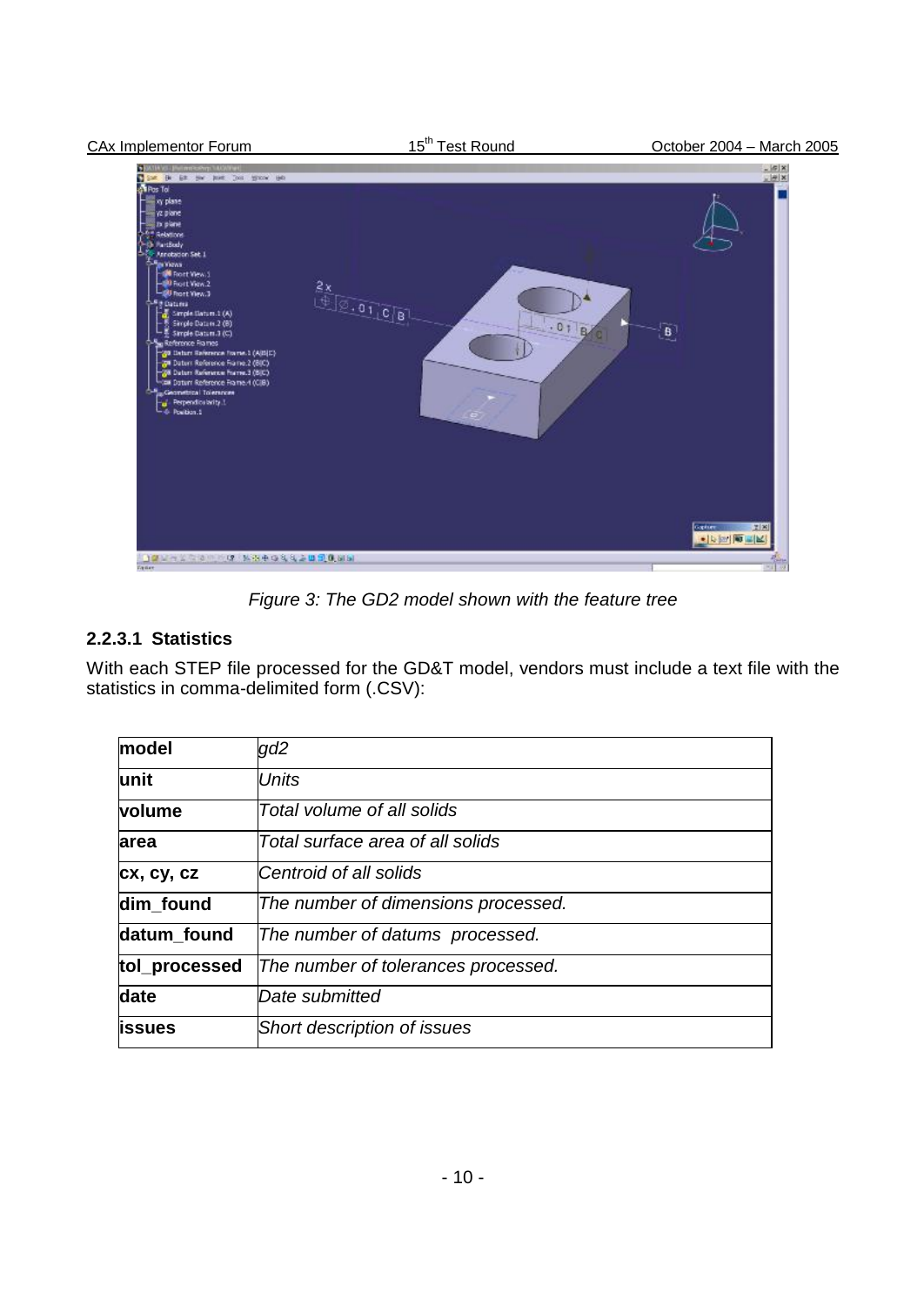# **2.3 Model DM1: Density and Material name**

#### **2.3.1 Motivation**

Up to now, it has not been possible to transfer different materials via STEP. On export, a consistent density for all parts is assumed.

The scope of this test is to provide a first approach to transfer density values (as real values) and material names (as strings). Using the density information, the center of geometry of a model can be distinguished from the center of gravity. The material name can be used to receive further information about that material from a database.

#### **2.3.2 Approach**

It has been agreed that within the CAx-IF, the "simple approach" for exchanging Material and Density information will be used, i.e. the respective values will be mapped as general properties of the part. This is seen as a capability for basic information exchange between CAD systems. This approach is reflected in the current version of the Material and Density Recommended Practices.

For completeness, the Recommended Practices have been updated to also include the "detailed approach", where the material is represented as a product, and the density is attached to it either as general property or material property. This detailed approach is harmonized with the PDM schema, resp. AP209.

The new Recommended Practice document can be found on the CAx-IF web sites at http://www.cax-if.de/ and http://www.cax-if.org/ under "Joint Testing Information".

#### **2.3.3 Testing Instructions**

The test model is based on a sub-assembly of the well-known AS1 model, i.e. one of the "Lbracket assemblies":



*Figure 4: Shape of the DM1 model*

This sub-assembly is composed of three individual parts, each of which should be assigned a different density and material name. Suggested values are: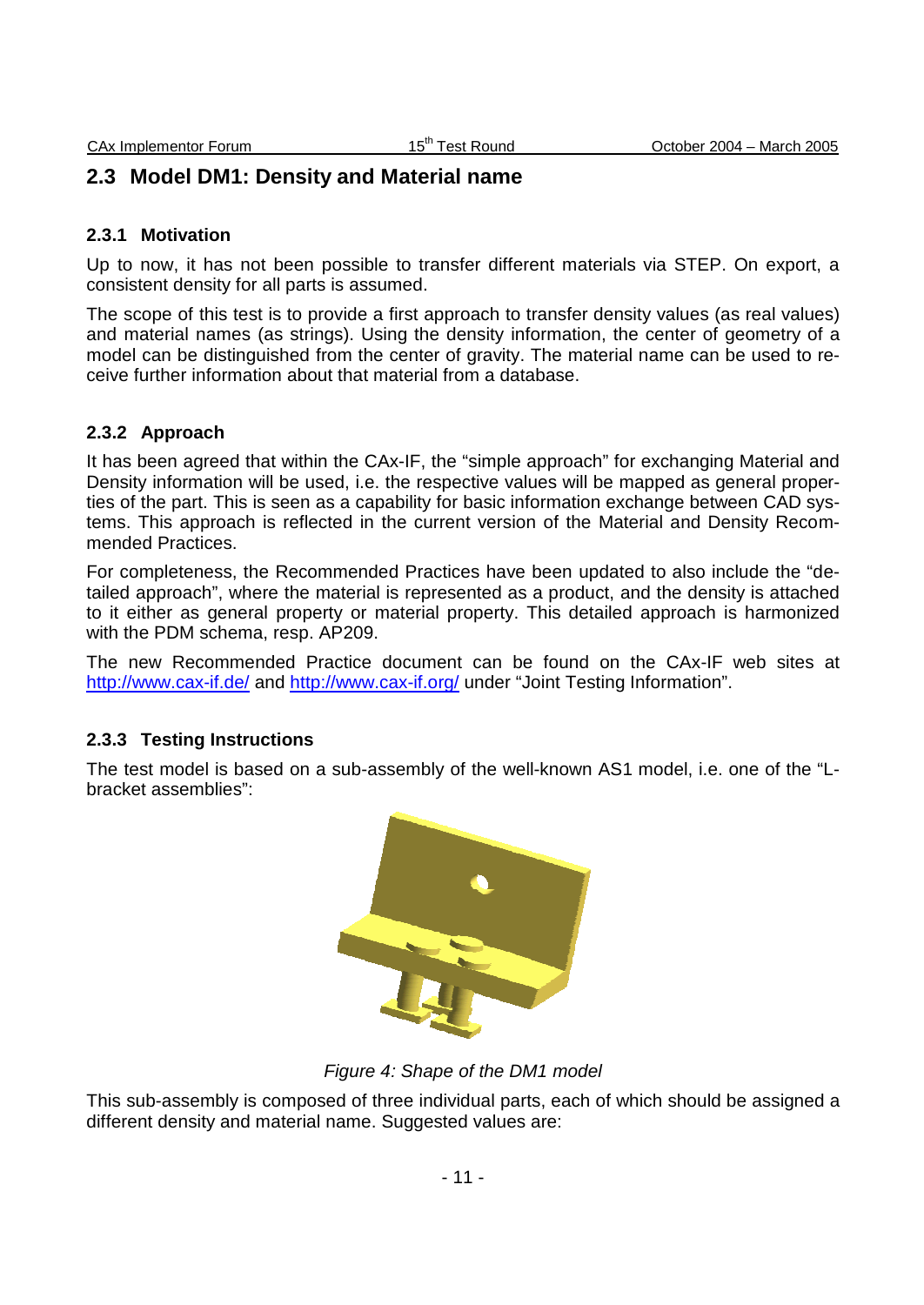| Part        | <b>Density</b> | <b>Material name</b>    |
|-------------|----------------|-------------------------|
| L-bracket   | .160 lb/cu in  | AMS 4928; Titanium 6-4  |
| <b>Bolt</b> | .285 lb/cu in  | AMS 5613; Greek Ascoloy |
| <b>Nut</b>  | .297 lb/cu in  | AMS 5662; Inconel 718   |

Due to the different densities, the center of gravity will differ from the center of geometry. These coordinates, besides the transferred values for density and material, will be the focus of this test.

#### **2.3.3.1 Statistics**

With each STEP file submitted for the dm1 model, vendors must include a text file with the statistics in comma-delimited form (.CSV):

| model                              | dm1                                                                      |  |
|------------------------------------|--------------------------------------------------------------------------|--|
| system_n                           | Native system code                                                       |  |
| system_t                           | Target system code (for native statistics use 'stp' for sys-<br>$tem_t)$ |  |
| lunit                              | Units                                                                    |  |
| lvolume                            | Total volume of all solids                                               |  |
| larea                              | Total surface area                                                       |  |
| ∣geoX,<br>geoY,<br>geoZ            | Geometric centroid of all solids                                         |  |
| gravX,<br>gravY,<br>gravZ          | Center of gravity for all solids                                         |  |
| densityLB,<br>densityBolt          | densityNut, Density values for the three parts                           |  |
| materialLB,<br><b>materialBolt</b> | materialNut, Material names for the three parts                          |  |
| ldate                              | Date submitted                                                           |  |
| lissues                            | <b>Short description of issues</b>                                       |  |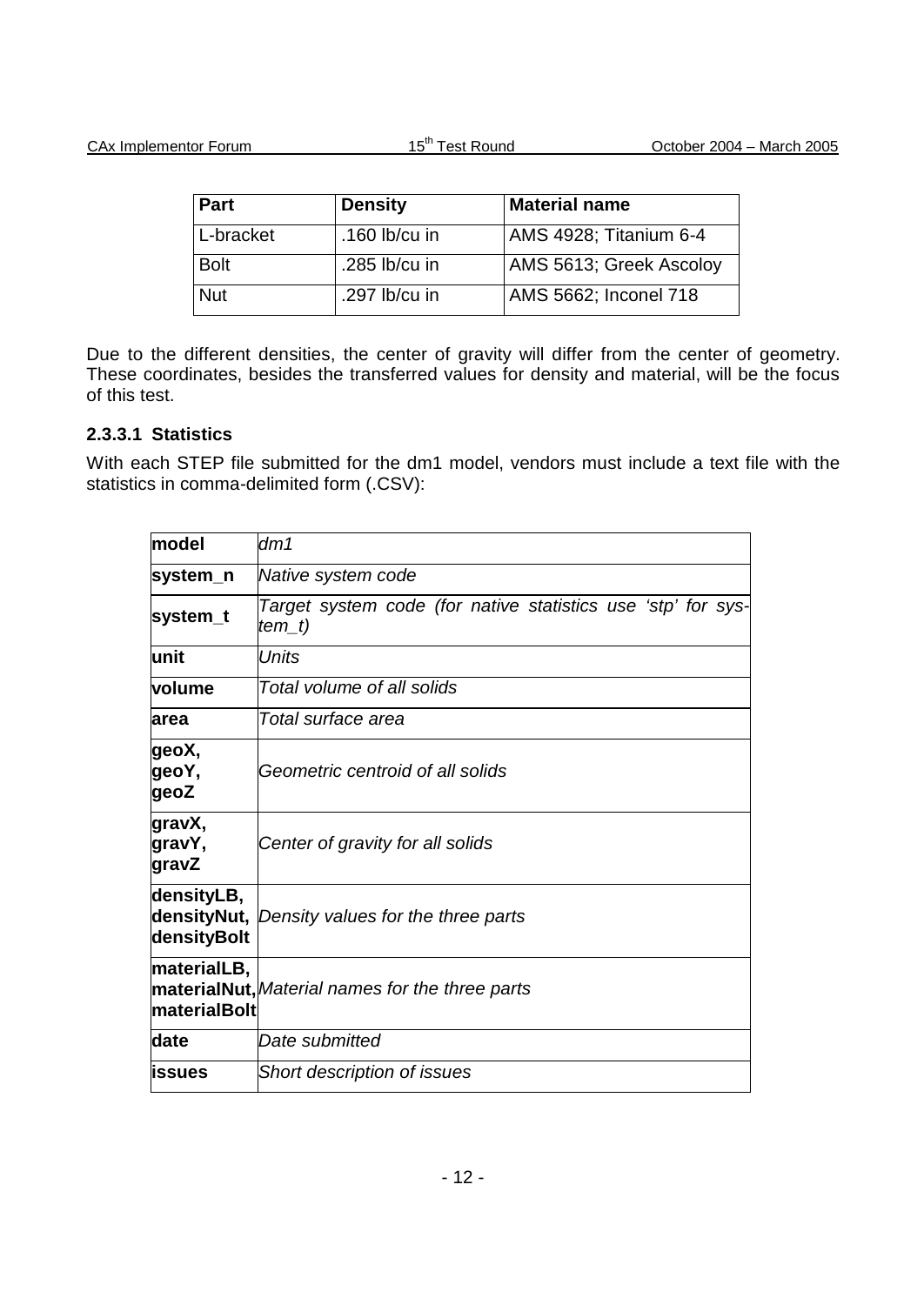# **2.4 Model AS1 / S1 : AP203 Edition 2 Migration**

#### **2.4.1 Motivation**

With the release of AP203 Edition 2, a new version of a widely used application protocol is available, which in many areas shows significant differences compared to the first edition. These are caused by the use of new versions of STEP resource parts (as was the case during AP214 CD to DIS migration) as well as an extension of the scope.

This calls for a series of tests. On the one hand, functionalities already implemented need to be carried over to and verified with the new edition. This includes geometry and assembly structure, colors, layers, geometric validation properties and other established capabilities. On the other hand, functionalities which were not included in AP203 Edition 1 (and its modular extensions), such as external references, need to be tested. The test cases defined in this section will serve as a first effort in this area.

Other new capabilities in AP203e2, such as GD&T, Construction History and others, will be examined in separate test cases.

#### **2.4.2 Approach**

All STEP files submitted for this test case should be compliant to the latest AP203e2 longform schema, which is available from the CAx-IF web sites under 'Joint Testing Information'.

Updated versions of the Recommended Practices for Geometric Validation Properties and those for External References are available from the CAx-IF web sites under 'Joint Testing Information'.

#### **2.4.3 Testing Instructions**

Two models will be tested with AP203e2. Both models will cover geometry and assembly structure. In addition, vendors are encouraged to include solid and (overriding) face colors in both models, although these will be tested only informally (i.e. no statistics collected, only visual confirmation).

There will also be functionalities specific to each of the test cases:

- S1 (Space ship): Geometric Validation Properties ("extended" if supported)
- AS1 (Toilet paper holder): Nested External References
	- o four PDM/structure files plus five single part geometry files
	- o Including Document format properties if supported
	- o According to version 2.1 of the External References Recommended Practices

#### **2.4.3.1 Construction of the AS1 and S1 model**

Both the S1 and the AS1 model are well-known test cases within the CAx-IF. Therefore, the modeling instructions will not be listed in detail here, since most of the participants already have these models available in their systems.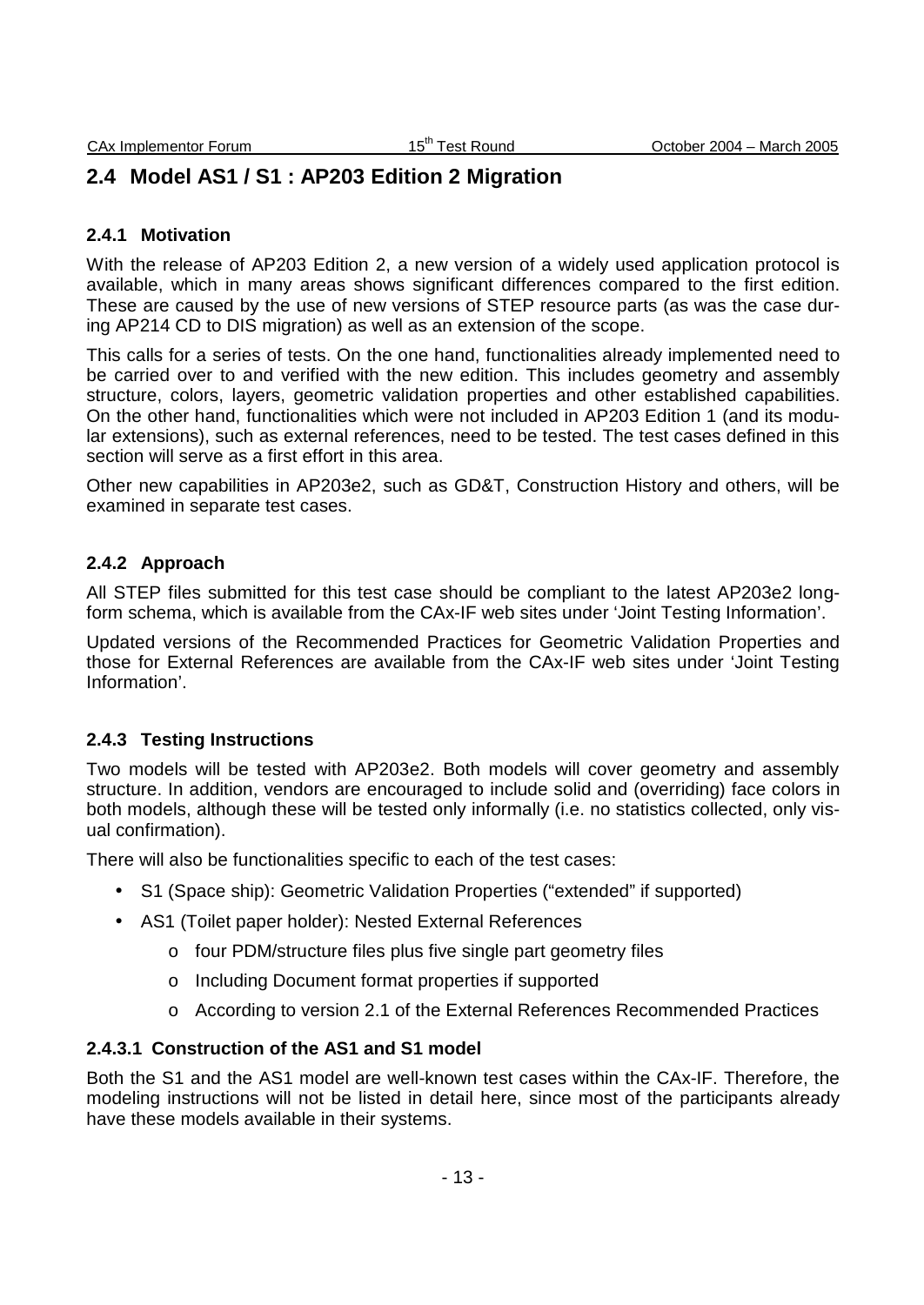| <sup>+ ∈th</sup> Test Round<br>October 2004 - March 2005<br>CAx Implementor Forum |
|-----------------------------------------------------------------------------------|
|-----------------------------------------------------------------------------------|

Detailed modeling instructions are included in older test suite documents. Should additional information be required, please contact the facilitators (cax-test-admin-l@cax-if.org).



*Figure 5: Shape of the AS1 model (toilet paper holder)*



*Figure 6: Exploded view of the S1 model (space ship)*

#### **2.4.3.2 File structure for Nested External References with AS1**

In contrast to the External References tested in the CAx-IF before, where the complete structure of the assembly was contained in one file, which then referenced the geometry files, the structure itself is now split up into a number of files.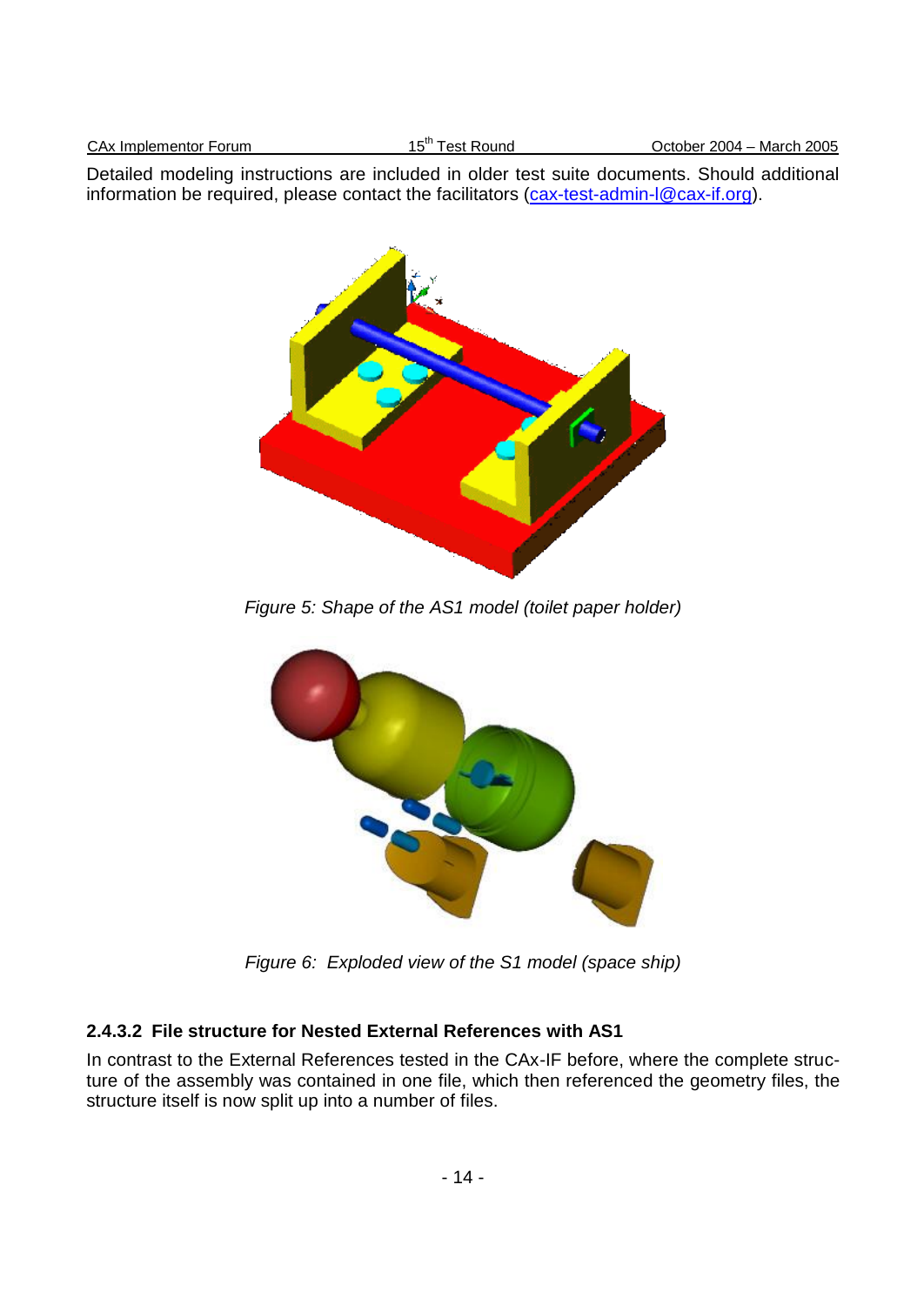The business case for this is the exchange of very large structures. When only a single part or small subassembly has changed, there is no need to exchange the whole structure. With the nested external references, only the subassemblies affected by the change need to be transferred.

The important basic assumption is that each structure file represents one node in the assembly structure. Hence, AS1 will be broken down to the following files:



*Figure 7: Structure of AS1 with nested external references.*

Each of the blue ellipses represents a structure file. The table below lists the files with the recommended file name, assuming AP203 file format and exporting system XY. Structure files are marked yellow, geometry blue.

| <b>Element</b>  | <b>Contains</b>           | <b>Filename</b>       |
|-----------------|---------------------------|-----------------------|
| AS <sub>1</sub> | Assembly root node        | AS1-XY-203.stp        |
| <b>LBA</b>      | L-Bracket Assembly        | AS1-XY-LBA.stp        |
| <b>RA</b>       | Rod-Assembly              | AS1-XY-RA.stp         |
| Plate           | <b>Geometry for Plate</b> | AS1-XY-Plate.stp      |
| L-Bracket       | Geometry for L-Bracket    | AS1-XY-L-Bracktet.stp |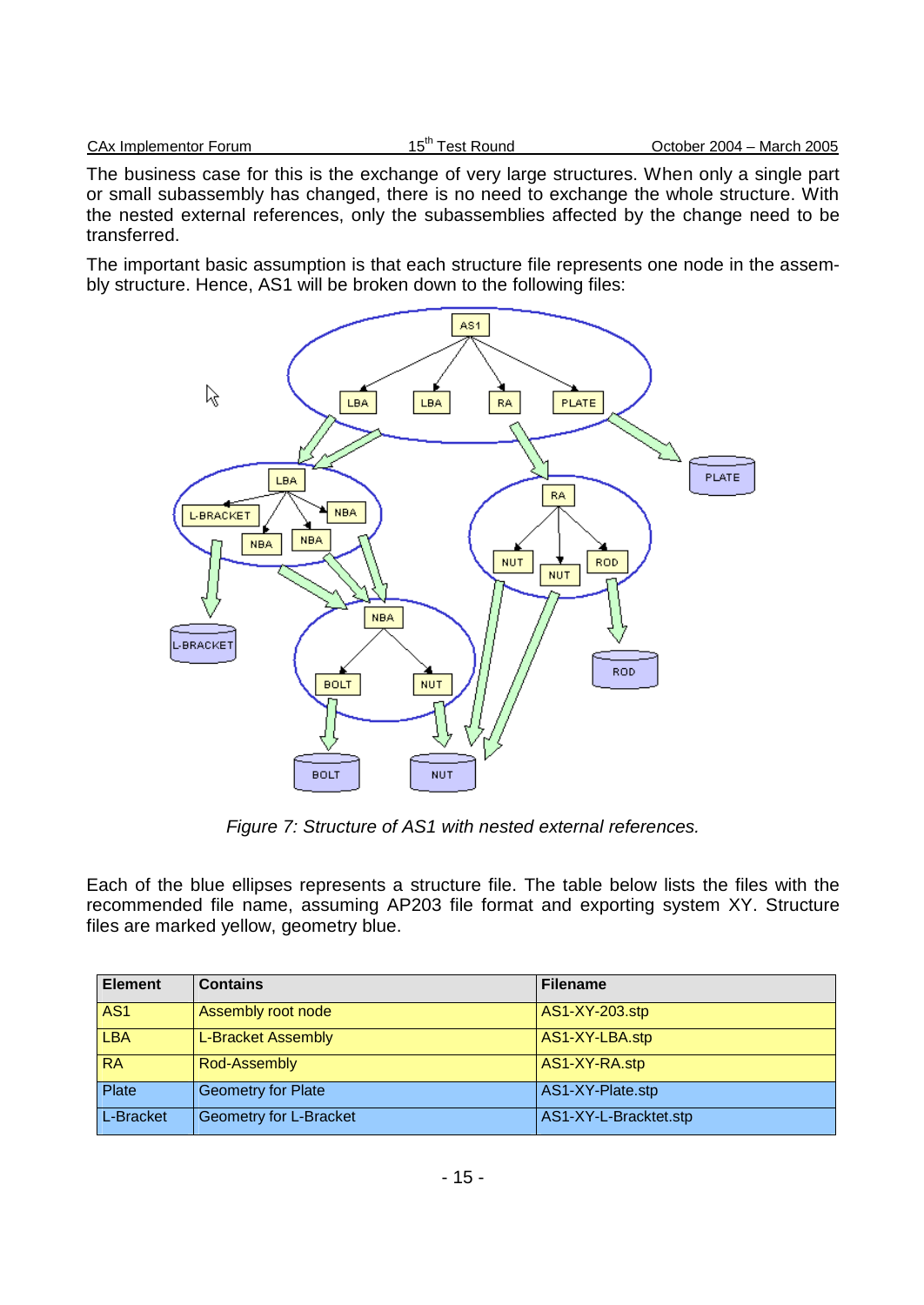| <b>CAx Implementor Forum</b> |                         | 15 <sup>th</sup> Test Round | October 2004 - March 2005 |
|------------------------------|-------------------------|-----------------------------|---------------------------|
| <b>NBA</b>                   | Nut-Bolt-Assembly       |                             | AS1-XY-NBA.stp            |
| Rod                          | Geometry for Rod        |                             | AS1-XY-Rod.stp            |
| <b>Bolt</b>                  | Geometry for Bolt       |                             | AS1-XY-Bolt.stp           |
| <b>Nut</b>                   | <b>Geometry for Nut</b> |                             | AS1-XY-Nut.stp            |

### **2.4.3.3 Statistics**

With each STEP file submitted for the migration models, vendors must include a text file with the statistics in comma-delimited form (.CSV):

#### **2.4.3.3.1 S1 model**

| model                                           | s <sub>1</sub>                                                                                                                                             |  |
|-------------------------------------------------|------------------------------------------------------------------------------------------------------------------------------------------------------------|--|
| system_n                                        | native system code                                                                                                                                         |  |
| system_t                                        | target system code (for native statistics use 'stp' for system_t)                                                                                          |  |
| lunit                                           | units                                                                                                                                                      |  |
| volume                                          | total volume of all solids                                                                                                                                 |  |
| validation<br>volume                            | total volume of all solids as received via the validation property<br>capability.                                                                          |  |
| valid vol                                       | pass/fail, is the instantiation of the validation property 'volume'<br>in the STEP file as per the recommended practices for valida-<br>tion properties?   |  |
| larea                                           | total surface area of all solids                                                                                                                           |  |
| validation area                                 | total surface area of all solids (entire assembly) as received via<br>the validation property capability.                                                  |  |
| valid_area                                      | pass/fail, is the instantiation of the validation property 'area' in<br>the STEP file as per the recommended practices for validation<br>properties?       |  |
| <b>CX CY CZ</b>                                 | Centroid of all solids                                                                                                                                     |  |
| validation cx<br>validation_cy<br>validation cz | Centroid of all solids (entire assembly) as received via the vali-<br>dation property capability.                                                          |  |
| valid_cent                                      | pass/fail, is the instantiation of the validation property 'centroid'<br>in the STEP file as per the recommended practices for valida-<br>tion properties? |  |
| extended_gvp                                    | all/partial/none, whether the extended geometric validation<br>properties were included resp. found for the subassemblies.                                 |  |
| date                                            | date submitted                                                                                                                                             |  |
| lissues                                         | short description of issues                                                                                                                                |  |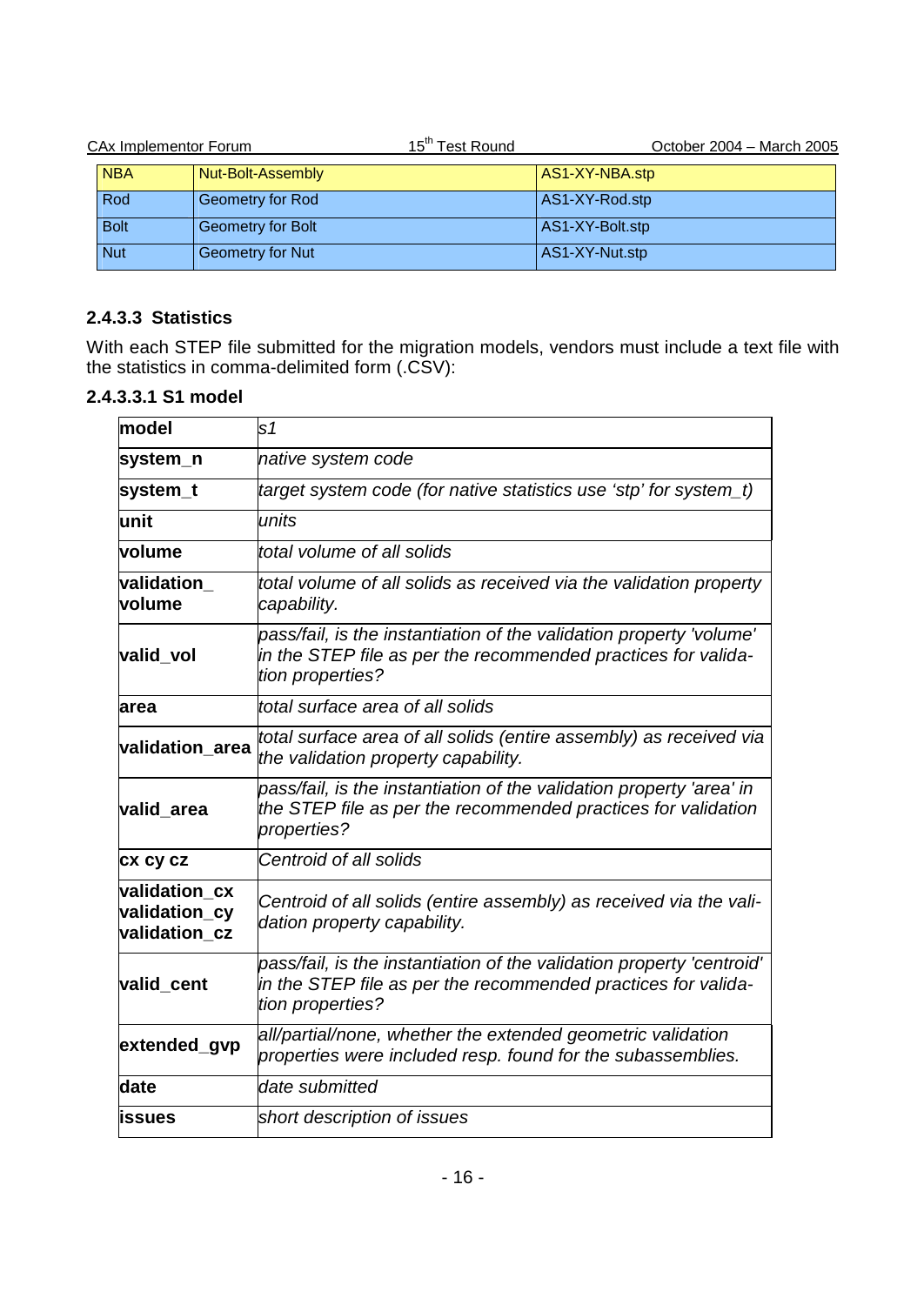#### **2.4.3.3.2 AS1 model**

For the external references test case, only one set of statistics needs to be submitted for the root node file.

| model           | las1                                                                                                                                                       |  |
|-----------------|------------------------------------------------------------------------------------------------------------------------------------------------------------|--|
| system_n        | native system code                                                                                                                                         |  |
| system_t        | target system code (for native statistics use 'stp' for system_t)                                                                                          |  |
| lunit           | <b>Units</b>                                                                                                                                               |  |
|                 | All – all file references for the external geometry can be found<br>and the file node associations to model parts can be estab-<br>lished                  |  |
| fref found      | Partial – some of the file references for the external geometry<br>can be found and some of the file node association to model<br>parts can be established |  |
|                 | None – no references found or associations can not be estab-<br>lished                                                                                     |  |
|                 | All – all referenced files can be processed to construct the<br>overal model                                                                               |  |
|                 | <b>fref_processed</b>  Partial - all referenced files can be processed to construct the<br>overal model                                                    |  |
|                 | None – referenced files can not be processed                                                                                                               |  |
| volume          | total volume of all solids                                                                                                                                 |  |
| larea           | ltotal surface area of all solids                                                                                                                          |  |
| <b>CX CY CZ</b> | Centroid of all solids                                                                                                                                     |  |

# **2.5 Joint Test case with AP209 (EA) Group**

#### **2.5.1 Motivation**

Since the number of APs used in every day data exchange is constantly increasing, the subject of AP interoperability is of growing interest. The focus of this test is on extracting the geometry (design shape) from a 209 file and converting it to an AP203 or AP214 detail/part or assembly.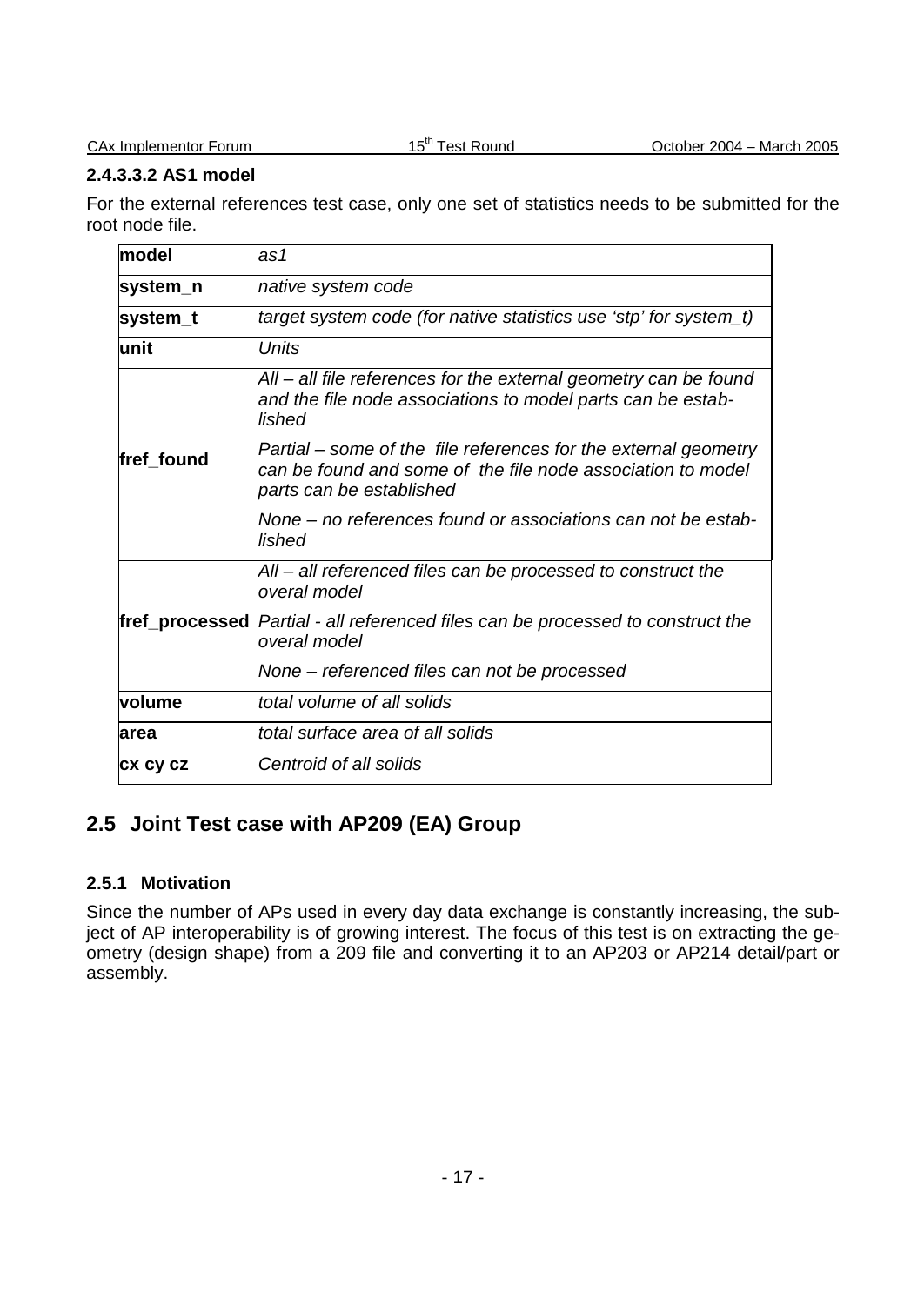# **2.6 Import of old STEP and Native Files**

#### **2.6.1 Motivation**

In the light of the Long-Term Archiving (LOTAR / LTDR) efforts, it is very interesting to get an impression how old CAD models behave when they are being imported into the current versions of the respective systems. The CAx-IF with its extensive file archives, which, including preceding activities, reach back as far as ten years, offers the chance to import both the native model and the STEP file originally created from it.

#### **2.6.2 Testing Instructions**

All participating vendors are asked to import the old STEP files provided in the file vault in the member area of the CAx-IF homepage, and report their findings. The basic set of target statistics (see Production Models, section 3.3.2, below) is welcome.

All vendors maintaining STEP processors for the originating system of the old native model are asked to try and import the old part into their system and report their findings.

# **3.0 Production models: PM13**

### **3.1 Motivation**

In an attempt to test the STEP processors on real world models, the CAx Implementor Forum will be testing production parts in this round and future rounds of CAx-IF testing. These production models are characteristic for components and assemblies that are encountered in the aerospace and automotive industries. PDES, Inc. and ProSTEP member companies and vendors have supplied these models.

### **3.2 Approach**

STEP files provided by member companies and vendors have been analysed for quality of (solid and/or surface) geometry as well as syntax and structure. The model quality issues (if any) have been documented in a README file which accompanies the STEP files. In this round of testing production models, simple comparison of mass property data (volume, surface area, Centroid) will be used as a basis for validating success/failure of the exchange.

### **3.3 Testing Instructions**

#### **3.3.1 List of available models**

|                            | Model name   Exporting System   AP |        | <b>Filename</b>    | Remarks |
|----------------------------|------------------------------------|--------|--------------------|---------|
| Vane Cluster   Unigraphics |                                    | 214-IS | $pm13$ -ug-214.stp |         |